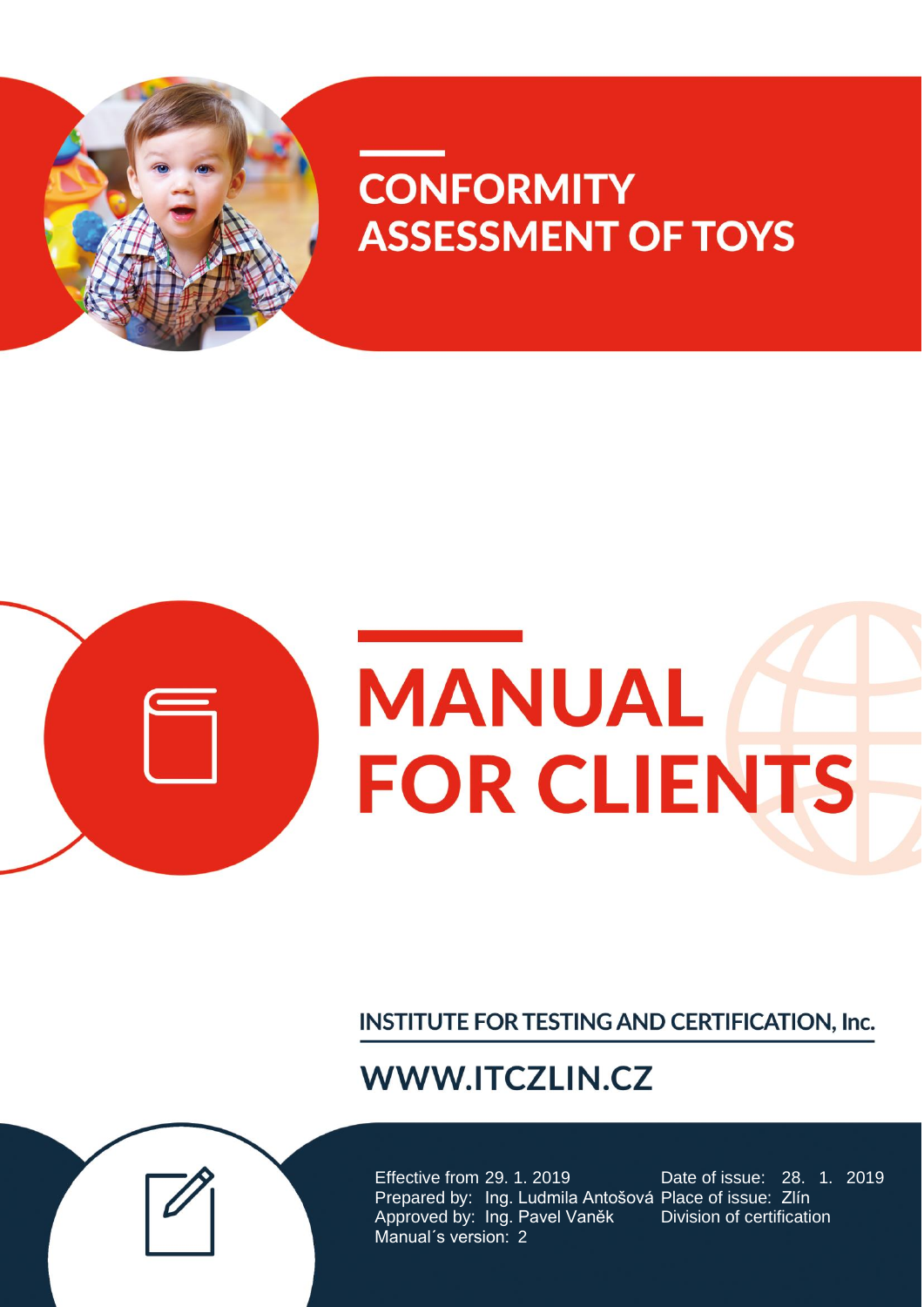



#### **1. INTRODUCTION**

The Institute for Testing and Certification (hereinafter referred to as the ITC) is able to offer a wide range of professional services, the implementation of which is to a large extent regulated by the accreditation, authorisation, as well as legislative rules that it is necessary to respect in order to meet the demanding requirements of both domestic and foreign customers.

Client manuals are intended for the facilitation of the communication among accredited laboratories, certification bodies and notified or possibly authorised bodies.

We believe that the "Manual" together with the information at www.itczlin.cz will provide a practical guide to the successful co-operation between you and our company.

#### **2. APPLICATION**

- The application form can be downloaded at [www.itczlin.cz/en](http://www.itczlin.cz/en/toys-children-products)
	- $\Rightarrow$  Application for the EC type-examination
	- $\Rightarrow$  Application for "Safe toys" mark

The client will deliver the completed form personally, by post or e-mail to the contact person shown below:

#### **Institute for Testing and Certification – Certification Division Head of certification of toys, PPE and special products**

Dipl. Ing. Elena Tomanova trida Tomase Bati 5264, building 113, Svit area, 760 01 Zlin, Czech Republic phone: +420 572 779 928 e-mail: etomanova@itczlin.cz

#### **Specialists:**

Dipl. Ing. Ludmila Antosova – deputy of head of certification of toys phone: +420 572 779 926, e-mail: lantosova@itczlin.cz

- $\blacksquare$  It is advisable to deliver test samples and technical documentation along with the application
- The application and the documentation shall be in English or Czech language. Other official languages of the European Union may be used only upon agreement with ITC.
- $\blacksquare$  In case of any issues, the application completion can be consulted with our experts.
- The EU legislation does not allow the manufacturer or authorized representative to file an application for service of an authorized or notified body for the same product with other entities.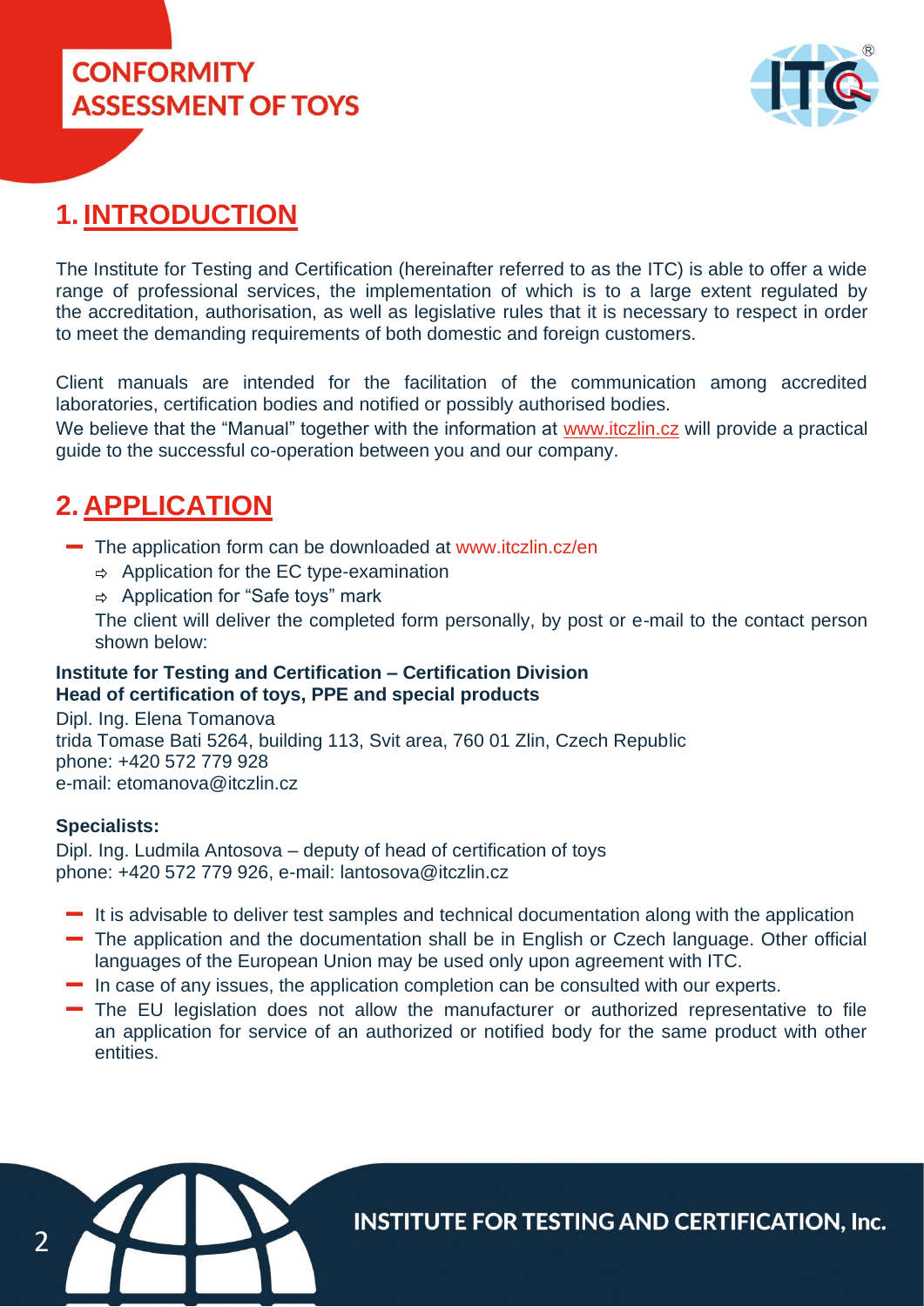**CONFORMITY ASSESSMENT OF TOYS** 



## **3. APPLICATION REVIEW**

- The application is reviewed in terms of accuracy and completeness of data and it´s registered.
- $\blacksquare$  If the application or the submitted documentation is incomplete. ITC specifies the missing items in writing (by letter or email) and requires completion of the details.

#### **4. DETERMINATION OF PRICE AND DELIVERY DATE**

The service price and delivery date are usually calculated after providing all the details necessary for specification of the range of expert works – such as test samples and technical documentation.

#### **5. TECHNICAL DOCUMENTATION**

The technical documentation shall include at least the following elements:

- $\blacksquare$  a detailed description of the toy, its design and production,
- $\blacksquare$  the list of components and materials used in the toy,
- the descriptions and explanations necessary for understanding the design, production and functioning of the toy,
- the safety sheets of used chemical substances acquired from the suppliers of the chemical substances,
- the safety assessment in accordance with Section 15 of GO 86/2011 analysis of chemical, physical, mechanical and electrical danger and danger connected with flammability, hygiene and radioactivity,
- a description of the used procedure for conformity assessment,
- addresses of the production and storage premises,
- **-** reports of accredited test centres (laboratories),
- other possible documents, certificates and information subject to the requirements of the person implementing the conformity assessment,
- instructions must be clear and understandable and must be prepared at least in the official language or languages of the member states, for which they are intended.

#### **6. TEST SAMPLES**

- $\blacksquare$  It is optimal to submit samples together with the application, but after an agreement with the contact persons it is also possible to submit samples later.
- The samples of the toy must represent the type intended for the EC examination. The same "type" may include several variants (models) of the product provided that the differences between the variants will not affect the safety level, quality characteristics or the intended use of the product.

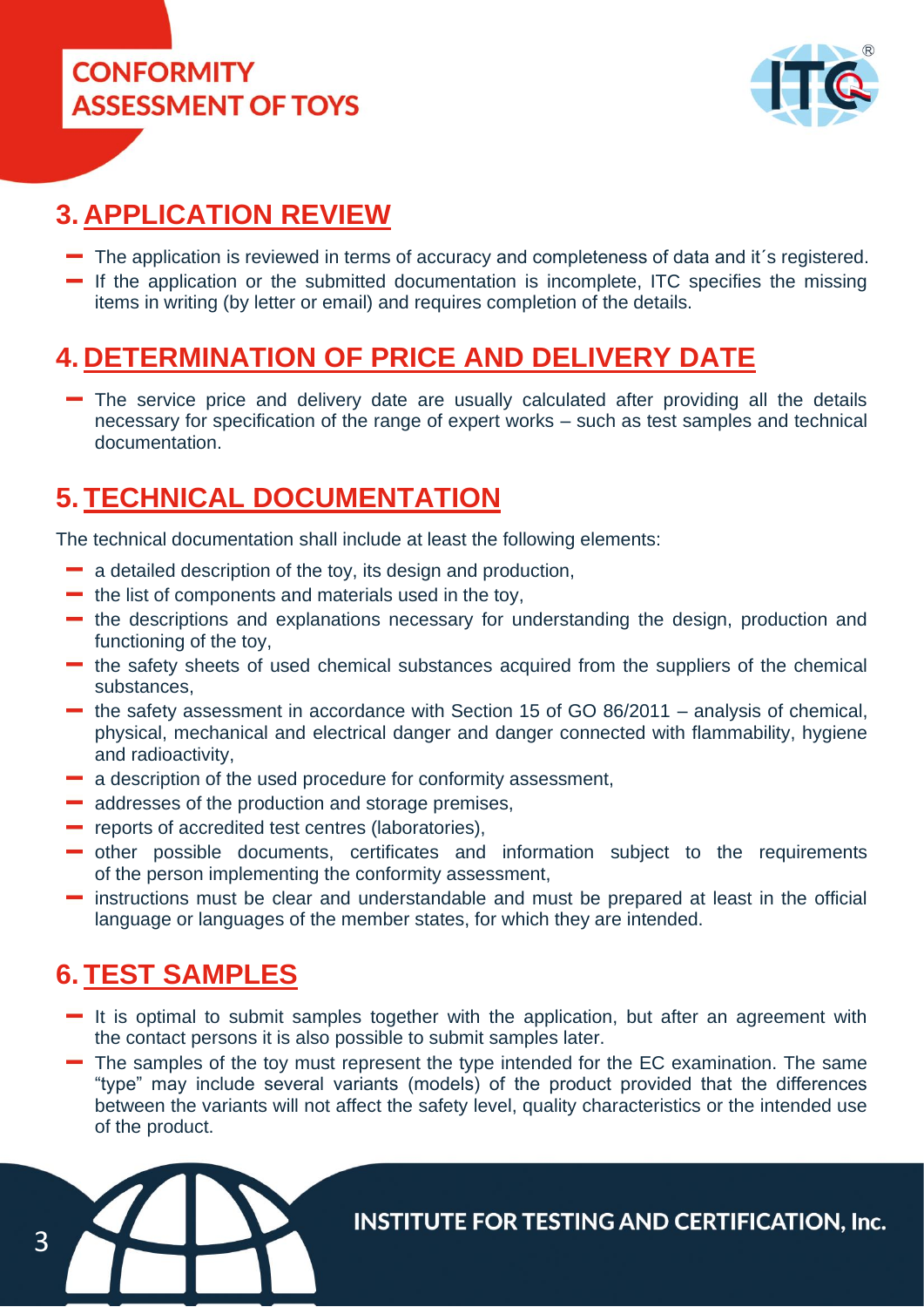## **CONFORMITY ASSESSMENT OF TOYS**



- Toys of the same type must be particularly manufactured from the same materials using identical technology and must be based on identical design characteristics. The assessment of the effect of deviations of differing variants on safety and quality levels and on the intended use of a given product lies within the exclusive competence of the NB 1023, which will take a final decision on the possibility of considering more product variants for a single type in the process of the application acceptance and the review of the technical documentation.
- Particularly in the case of a type including several variants it is necessary to assure that the collected samples include to a sufficient extent all colour shades occurring in the type series and that the representation samples of the type were the variants with the highest level of risks involved regarding the foreseeable use of the toy.
- The sample is collected including its intact packaging, where warnings and all other information required by the Directive 2009/48/EC and GO 86/2011 Coll., as amended, are depicted. Usually 2 samples are sufficient for an EC type-examination, however in the case of small samples or toys containing small parts made of different materials this number must be increased.
- If needed, the NB 1023 will request additional samples.

#### **7. AGREEMENT**

- The commercial relationship between the client and ITC is negotiated according to the nature, demandingness and price level of the service – order.
- $\blacksquare$  In case of the orders of the notified body, contracts containing the following details are
	- **concluded with the clients:**
	- **Specification of the contractual parties;**
	- range of contracted works;
	- **-** price information and terms of payments;
	- delivery date of the service;
	- breach of contractual obligations and consequences thereof;
	- rules for withdrawal from the contract.
- Commencement of works is subject to bilateral written approval of conditions of co-operation and payment of a pro-forma invoice. Advance payments are requested from all clients, with some exceptions, which are agreed in special framework agreements on cooperation.

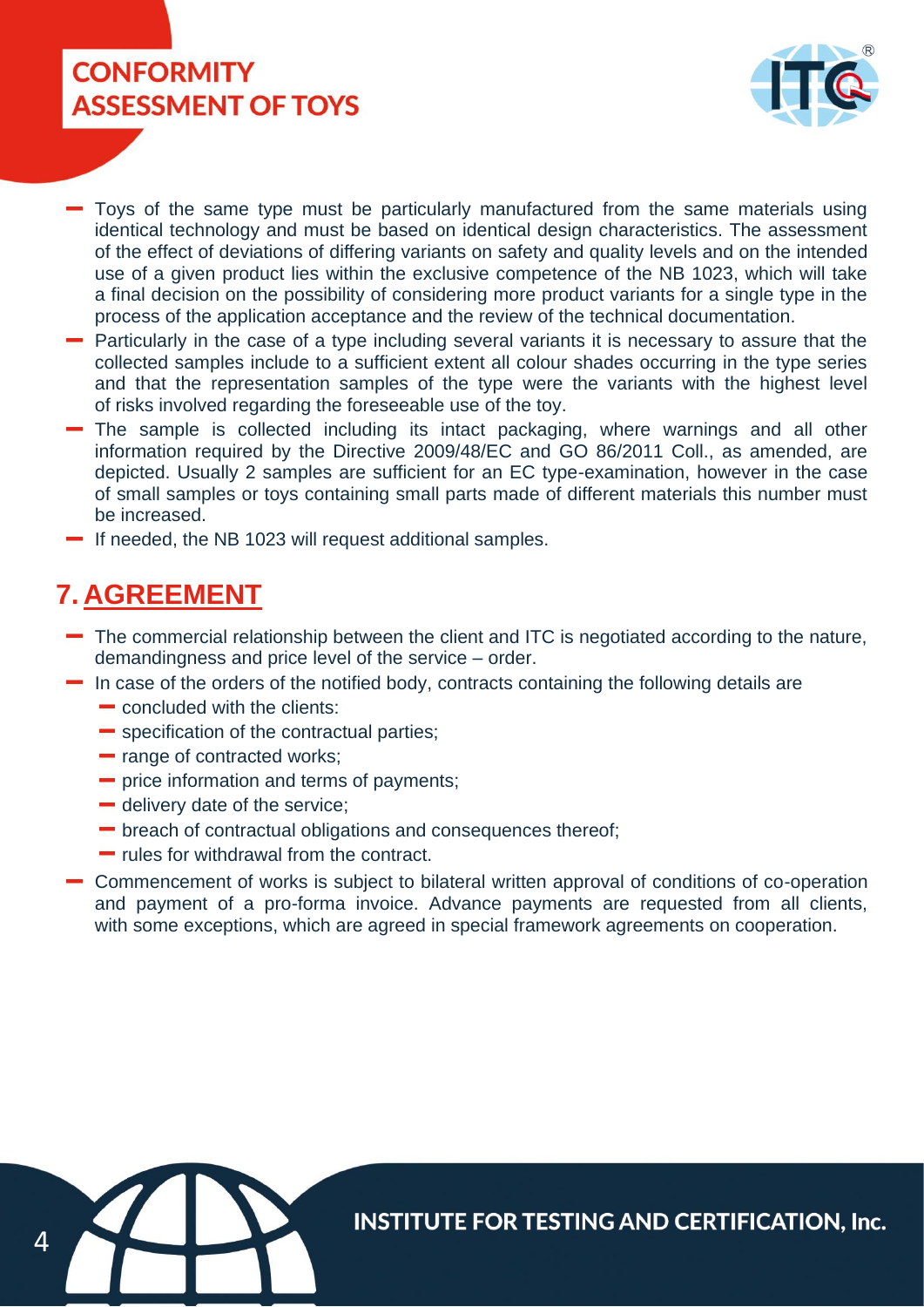

5



#### **8.PROCEDURES OF CONFORMITY ASSESSMENT**

- The NB will examine all of the documents supplied by the applicant and particularly will check whether the toy design could lead to endangering the safety and/or health of the child and other persons
- The NB will procure the appropriate assessments and necessary tests of the toy samples in its own laboratories or, exceptionally, in contracted accredited laboratories approved by COSMT.
- The results of the tests and the assessment of the documentation will be compiled by the certification worker in a Final Report containing a description of the toy, description of the type of examination method, a list of used documents issued by the NB and/or other entities and unambiguous conclusions on the conformity of the type with the essential requirements of the Directive 2009/48/EC and GO 86/2011 Coll., in its current wording.
- If the conclusions are positive, the NB 1023 will issue an EC Type Certificate, an integral part of which is the appropriate Final Report, and will present it to the applicant under the conditions laid down in the Conformity Assessment Agreement.
- The NB 1023 will publish the issue of the EC Type Certificate in the internet database, which it administers on its publicly accessible website [www.itczlin.cz/en](http://www.itczlin.cz/en)
- $\blacksquare$  If the EC type-examination proves that the product has failed to meet the essential requirements, the NB 1023 will refuse to issue the EC Type Certificate and will inform the applicant in writing about the reasons which led it to this decision.
- $\blacksquare$  In the case of negative results the client may ask repeatedly for an EC type-examination of the product in question, however not before modifying the product in a manner assuring its conformity with essential requirements.
- Such a request is considered from both technical and economic viewpoints to be a new application, on the basis of which the entire procedure is to be repeated.
- The NB 1023 will keep on record the documentation related to the EC type-examination for a period of 15 years.

#### **9. RULES FOR RECOGNITION OF RESULTS FROM THE DOCUMENTATION SUBMITTED BY THE APPLICANT**

- Recognition of the results obtained by other laboratories and presented in the documentation depends solely on the decision of the ITC.
- Usually, results contained in test reports by accredited laboratories are recognized provided that no more than 3 years have elapsed from the date of issue of the report.
- In principle, results of tests carried out by manufacturer's laboratories or non-accredited laboratories are not recognized. An exception may be tests performed on unique testing equipment not commonly accessible. In such cases the ITC prefers the tests to be performed under the supervision of its own experts.